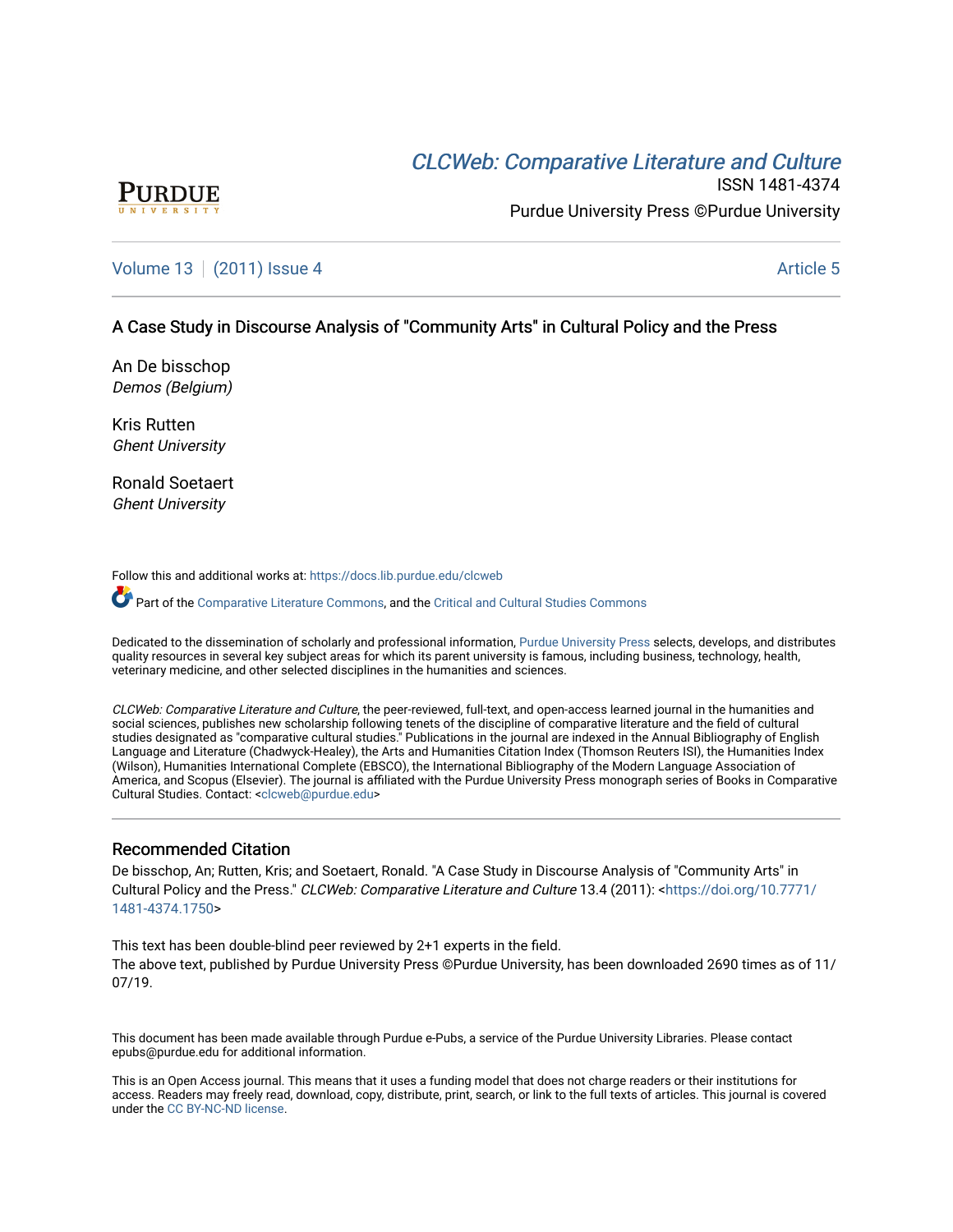**PURDUE** 

UNIVERSITY PRESS <http://www.thepress.purdue.edu>



ISSN 1481-4374 <http://docs.lib.purdue.edu/clcweb> Purdue University Press ©Purdue University

CLCWeb: Comparative Literature and Culture, the peer-reviewed, full-text, and open-access learned journal in the humanities and social sciences, publishes new scholarship following tenets of the discipline of comparative literature and the field of cultural studies designated as "comparative cultural studies." In addition to the publication of articles, the journal publishes review articles of scholarly books and publishes research material in its Library Series. Publications in the journal are indexed in the Annual Bibliography of English Language and Literature (Chadwyck-Healey), the Arts and Humanities Citation Index (Thomson Reuters ISI), the Humanities Index (Wilson), Humanities International Complete (EBSCO), the International Bibliography of the Modern Language Association of America, and Scopus (Elsevier). The journal is affiliated with the Purdue University Press monograph series of Books in Comparative Cultural Studies. Contact: <clcweb@purdue.edu>

Volume 13 Issue 4 (December 2011) Article 5 An De bisschop, Kris Rutten, and Ronald Soetaert, "A Case Study in Discourse Analysis of 'Community Arts' in Cultural Policy and the Press" <http://docs.lib.purdue.edu/clcweb/vol13/iss4/5>

> Contents of CLCWeb: Comparative Literature and Culture 13.4 (2011) <http://docs.lib.purdue.edu/clcweb/vol13/iss4/>

Abstract: In their article "A Case Study in Discourse Analysis of 'Community Arts' in Cultural Policy and the Press" An De bisschop, Kris Rutten, and Ronald Soetaert explore theoretical and applied aspects of the phenomenon of community arts. Community arts in Flanders have developed into a professional practice during the past few years and have received increased recognition from policy makers, scholars, and critics. This attention has caused a growing need to define the nature of a practice diverse in form, goal, and process. De bisschop, Rutten, and Soetaert discuss the problematics of community arts projects in comparative discourse analysis in order to interpret "situated" meanings in the practice of community arts, thereby shifting the question from "what is community arts?" to "how is meaning constructed about the notion and practice of community arts?" In doing so, they compare two geographical contexts (Flanders, Belgium and the Western Cape, South Africa) and two institutional contexts (cultural policy and the press).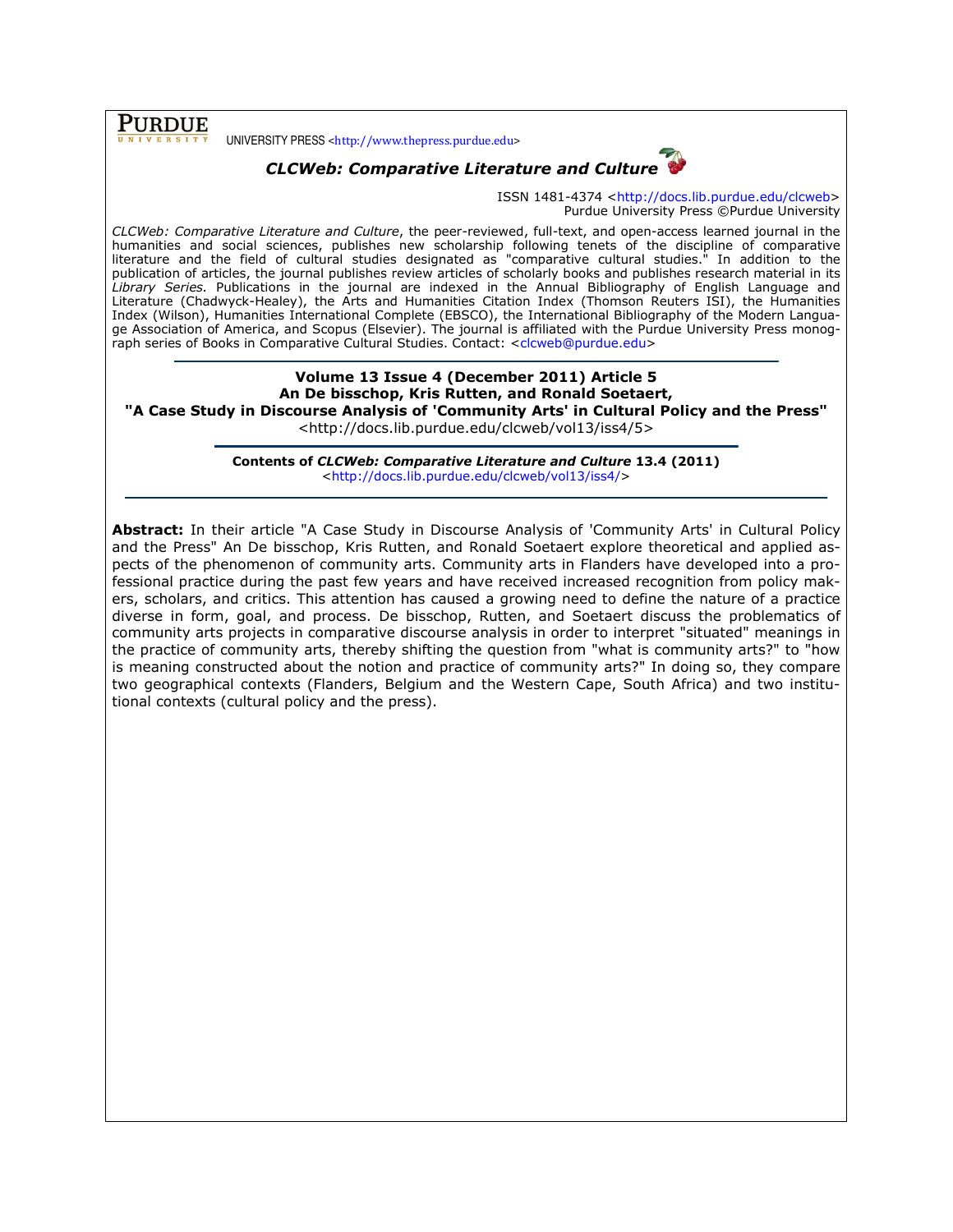### An DE BISSCHOP, Kris RUTTEN, and Ronald SOETAERT

#### A Case Study in Discourse Analysis of "Community Arts" in Cultural Policy and the Press

Community arts in Flanders have developed into a professional practice during the past few years, but only recently have received increased recognition from cultural policy makers, scholars, and art critics. This increased attention has caused a growing need to pin down and define the essential nature of a practice that is diverse in form, goal, and process: for example, as a form of art that emphasizes the relationship between art and social context, as a form of social work that emphasizes the social functions of art, and as a form of empowerment that gives voice to those who are excluded from mainstream society. In this article, we problematize this search for the essential nature of community arts and apply comparative discourse analysis to understand the different "situated" meanings that are assigned to its practice, thereby shifting the question "what is community arts?" to the question "how is meaning constructed about the notion and practice of community arts?"

This said shift can be related to Chris Barker's rephrasing of the question of "what is cultural studies?" to "how do we talk about cultural studies and for what purposes?" (2). Indeed, cultural studies is an eclectic field of scholarship that has different forms, goals and processes. Starting from a Marxistbased critical perspective on culture as "ordinary" (Williams), cultural studies introduced the study of popular culture because "it produces the narratives, metaphors, and images for constructing and exercising a powerful pedagogical force over how people think of themselves and their relationship to Others" (Giroux qtd. in Kellner 233). However, this also confronted cultural studies with the question "how different cultural and social groups are portrayed in the different forms of cultural inscription: in the discourse and images through which a culture represents the social world" (da Silva 9). This implied the need for a focus on the relationship between culture, society and politics. Cultural studies focuses on a multiplicity of "cultural inscriptions" and "discourses" by studying not only on what is said but also by whom and to whom. This implies that we do not only focus on the language that is used to talk and write about community arts, but also that we pay attention to the social context in which this language is situated. We concur with Barker who argues that cultural studies should balance between the study of texts and subject positions or "the utterances of persons in social contexts, thereby giving our attention to the relation between language and action" (15). For Barker, crucial aspects of "culture" can be understood in terms of performances and this metaphor implies that every speaker in a discourse has his or her own role to play (the journalist, the scholar, the policy maker). From this perspective, the practice of "community arts" can be understood as a collection of different "meanings" that are assigned to it trough a specific use of language. Therefore, in order to understand how meaning is constructed about community arts, we need to focus on the different roles of the different stakeholders within a discourse.

Because cultural studies  $-$  and the humanities and social sciences  $-$  are increasingly part of a "globalized" context, the study of culture ought to be comparative (on this, see, e.g., Pinxten; Tötösy de Zepetnek; Tötösy de Zepetnek and Vasvári). To be able to deconstruct and problematize the contextual nature of the meaning making processes around community arts, we have set up our research in two different institutional contexts: cultural policy and the press and two different cultural and geographical contexts: Flanders and the Western Cape in South Africa. In what follows, we introduce the comparative design and methodology of the larger empirical research by An De bisschop which form the background to this article. Discourse analysis as a methodological framework for cultural studies is applicable because it offers an analytic lens beyond a linguistic analysis in the strict sense by also focusing on the social context of language (see Barker and Galaszinski). Within the broad range of approaches in discourse analytic we use for the framework of "interpretative repertoires" developed by Jonathan Potter and Margaret Wetherell. Originating in discursive psychology, interpretative repertoires have been defined as "systematically related sets of terms, often used with stylistic and grammatical coherence, and often organized around one or more central metaphors (see Billig). They are historically developed and make up an important part of the common sense of a culture; although some may be specific to certain institutional domains" (Potter 131).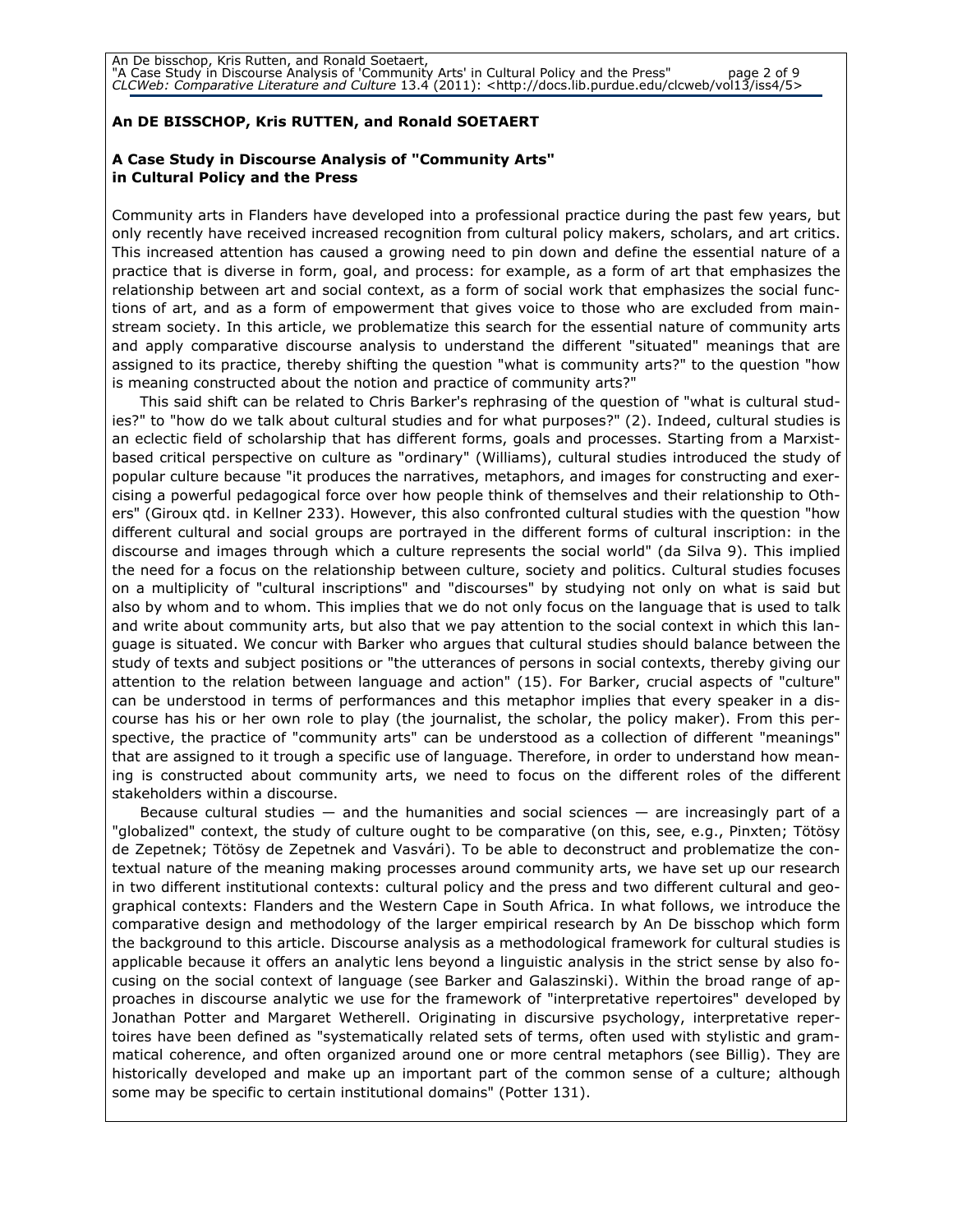| An De bisschop, Kris Rutten, and Ronald Soetaert,                                                                              |             |
|--------------------------------------------------------------------------------------------------------------------------------|-------------|
| "A Case Study in Discourse Analysis of 'Community Arts' in Cultural Policy and the Press"                                      | page 3 of 9 |
| CLCWeb: Comparative Literature and Culture 13.4 (2011): <http: 5="" clcweb="" docs.lib.purdue.edu="" iss4="" vol13=""></http:> |             |

From the perspective of comparative cultural studies (i.e., Pinxten; Tötösy de Zepetnek), Potter's and Wetherell's framework is relevant for several reasons. Firs, it allows us to look in our data for specific interpretative repertories that people use when they talk and write about community arts and how these repertoires work and function within the discourse itself. Second, the framework of interpretative repertoires also pays attention to the relation between the language that people use and the position from which they speak and, moreover, the function that a specific repertoire has for a specific person in a specific position (Harré; Potter and Wetherell). Third, by thematizing the relationship between language and position or between language and action, we can also pay attention to the degree of freedom that people have and use to construct meaning in a specific discourse (see, e.g., Bakhtin; Parker). This implies we can pay attention to both the structural and the systemic patterns of discourse and we can also look for variations in the ways people talk and write about community arts.

For our data we cross-tabulated the geographical contexts of Flanders and South Africa and the institutional contexts of cultural policy and the press in two phases: 1) the collection and analysis of policy documents and newspaper articles and 2) the collection and analysis of qualitative interviews. For collecting the policy documents we looked both at general policy documents and documents which are related to community arts. For the Flemish policy context we also used specific documents of evaluation from the subcommittee that decides on funding for community arts. For analyzing the press discourse, we collected both for Flanders and for South Africa articles from newspapers (in Flanders De Morgen and De Standaard; in South Africa Mail & Guardian), as well as articles from popular newspapers (in Flanders Het Nieuwsblad; in South Africa Cape Time and Cape Argus). Based on a first textual analysis of these articles and policy documents, we interviewed in the second phase a selected number of journalists and policy makers. The goal of these expert interviews (see Meuser and Nagel) was to check and clear out our initial interpretations and to focus on the role of the actor in the discourse.

Because we needed a systemic approach for our comparative discourse analysis, we developed a specific analytical scheme based on the following subsequent steps: exploration, specification, and integration of the analysis and the interpretation of the texts and interviews. In the "exploration phase," the domain specific texts are read and reduced to "sensitizing concepts" (see Blumer): these are categories of significance that emerge from the data which are flexible (they can change) and that offer a first indication of "looking at" the data. These concepts are used to structure the data without interpreting them as such (however, this first step can also be seen as an interpretative act). In the "specification phase," these sensitizing concepts are structured and coded according to a limited set of linguistic and rhetorical features. We start from three of such features essential for the way meaning is constructed through language: binary oppositions (see Saussure; Lévi-Strauss), metaphors (see Jacobson and Halle; Lakoff and Johnson) and positioning (see Billig; Harré). This last feature helps us to focus on the larger argumentative space in which a text is situated. This iterative coding scheme was applied to all texts and interviews within a specific discourse domain and two independent coders repeated this analysis (inter-rater reliability). With the analytical software tool atlas.ti, the codes and categories were analyzed on the basis of frequency and patterns. In the final "integration phase," the different codes and categories are integrated into a limited number of "interpretative repertoires" which reflect the larger logics, both formal and in terms of content, and that are used to construct meaning about the notions and practice of community arts through language. Within the scope of the present article it is not possible to report in detail on each of these three steps or to present a complete discussion of all the different repertoires we extracted from our comparative discourse analysis (for this we refer to Ph.D. dissertation of De bisschop). We will focus on a concise discussion of the repertoires per research context that will be a basis for further discussion.

Policy discourse in Flanders is influenced by a number of specific structural characteristics and the attention to community arts is a recent phenomenon, roughly since 2000. This attention is related to cultural policy in general and the so-called "Arts Decree" in particular. This decree (Kunstendecreet) is executed by the agency for Arts and Heritage of the Flemish government and forms the background for decisions on funding community arts by a commission of experts and based on specific criteria for evaluation. A first important repertoire in this discourse is that of the "mirror of the arts": the repertoire mirrors the logics of the regular art forms and these frames are used to argue whether something is "good" or "bad." Strategically, the repertoire resists the connotation that community arts are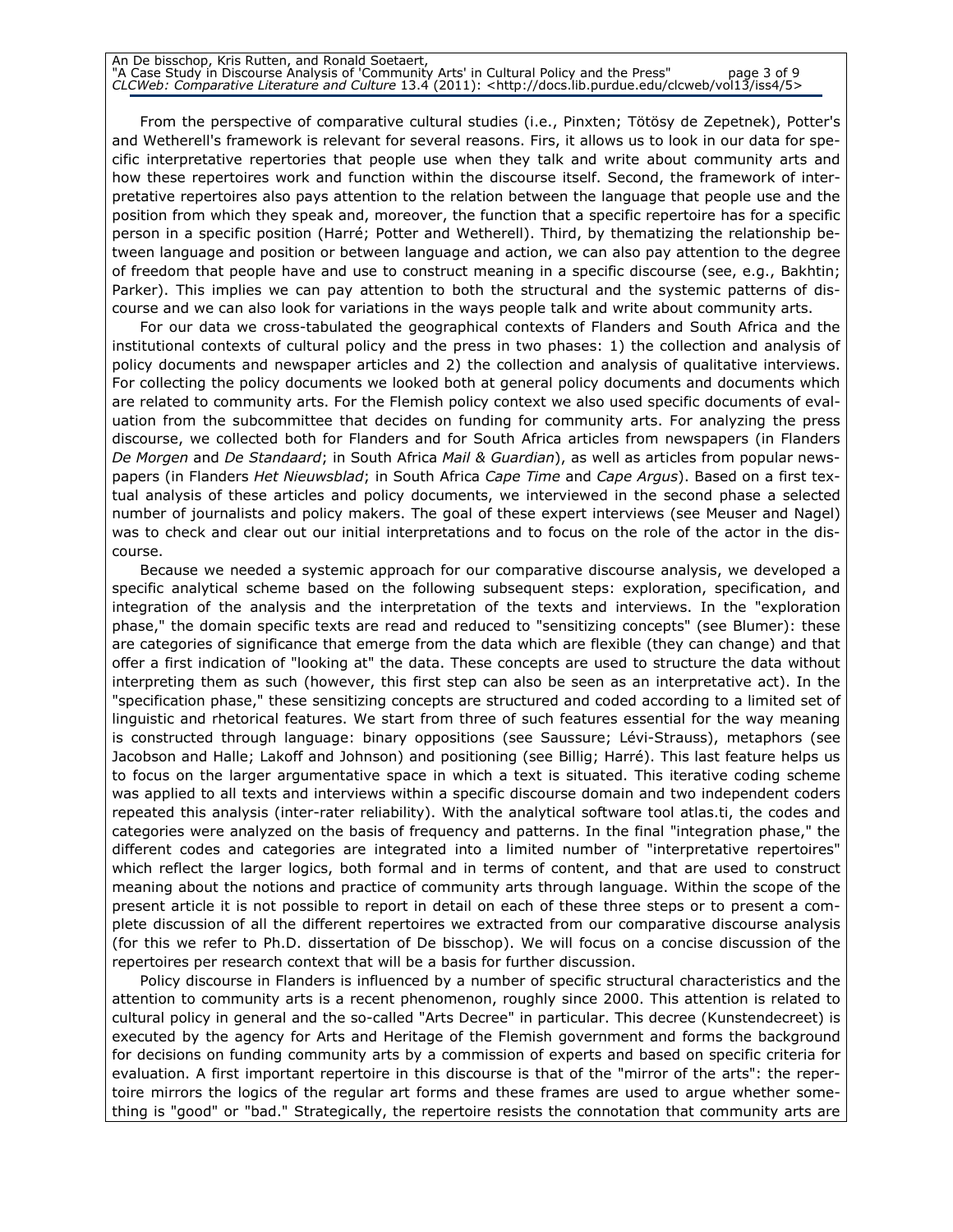#### An De bisschop, Kris Rutten, and Ronald Soetaert, "A Case Study in Discourse Analysis of 'Community Arts' in Cultural Policy and the Press" page 4 of 9 CLCWeb: Comparative Literature and Culture 13.4 (2011): <http://docs.lib.purdue.edu/clcweb/vol13/iss4/5>

the little brother of the arts. Opposed to this, we have a second repertoire of "the other art" in which meaning is assigned to community arts by emphasizing the differences between "art" and "community arts." In this repertoire, community arts are seen as a different form of art in that it brings forward different symbols and applies different artistic codes. From this perspective, community arts are evaluated in terms of "expression" and "credibility."

A third repertoire does not focus on the possible opposition between the social and the artistic, but is centered on the notion of the "right to culture." With frequent allusions to the right to culture as a basic human right, this repertoire problematizes the limited access to regular arts and confronts this with the "active" cultural production in community arts. By giving voice to participants and by transforming their stories into a creative product, these projects have an emancipatory value. From this perspective, the artistic meaning of the projects is a derivative of their social function. In turn, this can be related to the repertoire of "inclusion and positive diversity" in which the social aspect is elaborated upon by emphasizing the importance of "equality." Inclusivity becomes the central criterion for evaluating this practice and the diversity that is inevitably a part of our globalized societies is seen as a "chance" and not as a "problem." This repertoire pleads for an integrated position of community arts within the regular arts sector instead of its current position as a "separate" form of art.

The fourth repertoire of "the (other) social work" frames the debate from an opposite direction. Starting again from the opposition between the social and the artistic, this repertoire views the fact that community arts are embedded in the arts decree as negative because it inevitably moves the attention away from a focus on the artistic as a means (process) instead as a goal (product). Because of its historical connection to methods in social work, the element of process is the central criterion in the evaluation. At the same time, however, this repertoire also means that community arts are different from regular social work because it has a focus on capacity and competence building from a pedagogical perspective rather than a strict focus on problem solving. Finally, in the repertoire of "constructive society" the transformative potential of community arts is related to social issues and its practice is seen as leverage for a better society. This repertoire is dominant in the discourse of general policy documents and it has an effect on the decisions for funding by emphasizing that community arts need to be socially engaged. The quality criteria in this repertoire focus on long-term processes and possibilities for participants to grow.

Press discourse in Flanders around community arts is relatively recent as it is related to the moment when the term entered policy discourse (i.e., starting around 2000). From a structural perspective, this discourse is characterized by the fact that there are a large number of articles on community arts, both in quality press as in the popular press. The news coverage is dominated by reviews found in the arts and culture pages of the newspapers, mostly written by art critics, which of course has an influence on the discourse used. Related to the above mentioned repertoire of the "mirror of the arts," there is the repertoire of "inferior to the arts" and the repertoire of "universal art." Both of these repertoires start from criteria that are more akin to regular arts, but each in its own specific way. In the repertoire of "inferior to the arts" one seems to expect "less" from community arts from an artistic point of view. For example, participants in these projects are not "real" actors, dancers, or sculptors. The consequence is that the product is "not the same," or "not perfect," but that this is "not surprising." Often, such projects are described by criteria such as "sympathetic," "intimate," "charming" are not related to "the regular arts." In the repertoire of "universal art," the focus is on the potentiality of "good" community arts to create universal symbols by transcending the anecdotal and the therapeutic and by giving autobiographical elements for a universal appeal.

In the related repertoires of "art of the people" and "socially engaged art" emphasis is on the relationship between art and the human aspect in community arts: community arts as art produced by people and for the community. The repertoire of socially engaged art adds to this a dimension of social context. Art is seen, not as a "mirror of life," but as leverage for social transformation. Both these repertoires emphasize that art should make itself relevant and necessary again by re-attaching itself to social reality. In this repertoire, community arts create art out of a "necessity," sometimes as a "complaint," and they can be a "catalyst" for social problems. These repertoires are critical for the lack of social engagement in the regular art scene, but at the same time they also criticize cultural policy for "overemphasizing" social engagement with the result that community arts become an excuse for this lack of social engagement in "the other art."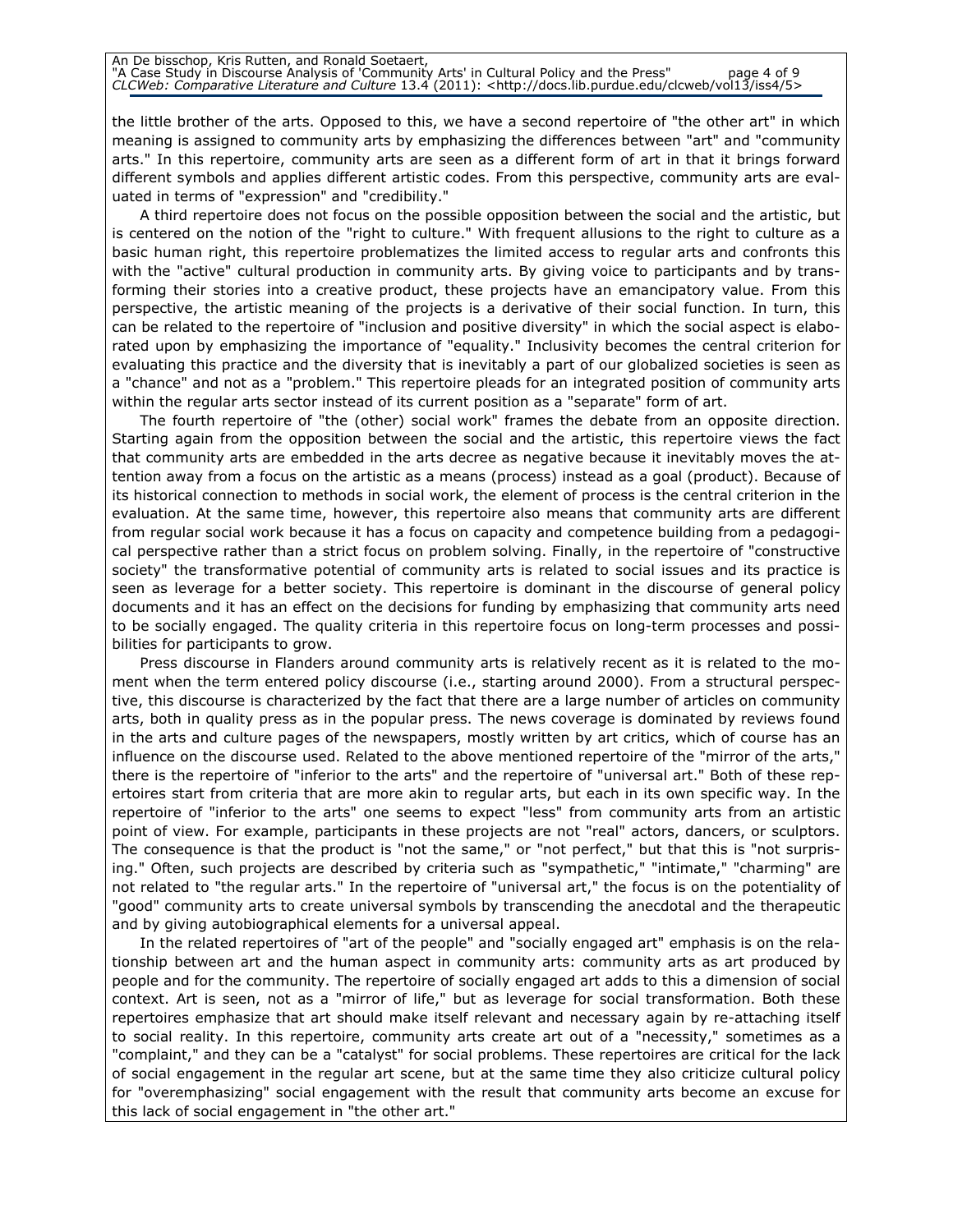In press discourse, there is also a repertoire of "the other social work" referring to the historical background of community arts in social work. Similar to policy discourse, this repertoire focuses on the specific pedagogical aspect of community arts and presents this as an added value to the "mere" problem solving focus of traditional social work. Journalists make clear that they evaluate these projects with "a different code" including such as the background of the participants, the impact on the participants, and the attention for the process which become criteria for quality. Further, the repertoire of "representation" focuses on how community arts problematize stereotypical representations. In this repertoire, the metaphor of "the gaze" holds a central place and journalists reflect on their role in the construction of a specific representation.

Policy discourse in the Western Cape is influenced by few specific structural characteristics. First of all, the discourse constructed around community arts is a discourse influenced by the history of apartheid. Historically, community arts — emerging in the 1960s and 1970s — referred to "Black art" and the elitarian arts referred to Western, "White art." This history becomes more complex because of the different traditions in community arts: on the one hand, there was a tradition of community arts that was supported by the apartheid regime and on the other hand, there was a tradition of community arts initiated by a group of independent and engaged artists who were criticizing apartheid. Today, after apartheid, community arts in the Western Cape belong to different policy departments: the Department of Social Development, the Department of Economic Development & Tourism, the Department of Health, and the Department of Arts & Culture. The reason for this multiplication is that community arts are largely inscribed in two transversal policy goals: poverty reduction and the creation of jobs. The consequence of this spread of community arts over different policy domains is that the discourse is less univocal.

The repertoire of "unequal opportunities in the arts" focuses on three historical mechanisms of exclusion: 1) social exclusion, 2) economic exclusion, and 3) exclusion from traditional arts education during apartheid. In this repertoire, the difference between community arts and regular arts is not framed in terms of difference in quality, but in terms of difference in access to formal arts education, difference in access to financial means to be able to create, and difference in access to the sociopolitical stage. The repertoire of "habitual art" also focuses on these differences, but emphasizes the difference between Native art and the so-called professional arts. From this perspective, community arts are referred to as "habitual art," art related to tradition and that can be found in the public sphere and in the villages and that is not presented in museums, exhibitions, or theaters. This repertoire problematizes "craft" as the tradition of figurative art that largely has an economic connotation. From a Western perspective, "craft" was used to differentiate the "crafts" from the "arts," but in this repertoire crafts and community arts are used both to assess quality and social relevance.

In the repertoire of "culture as part of development" the focus is not on the relative artistic status of the projects, but on the contribution of the projects to development. Just as art and culture were "used" in apartheid, they can now be used for social purposes. Art and culture become "tools," and this is specifically the case for community arts: the use of art as a tool for "healing," "reconciliation," "moral regeneration," and "poverty reduction." South African policy discourse encompasses two repertoires that motivate culture as development from a specific frame of interpretation. The first repertoire is that of Ubuntu, which gives meaning to community arts based on the Ubuntu framework of the Khoi-San. Ubuntu means "human kind" and "humanity" and refers to the idea that a person is only a person in relation to other people. Starting from this "unifying" philosophy, community arts are seen as inclusive projects. They start from the fundamental equality of all people and contribute to the development of identity and self-awareness, to a sense of community, and a positive attitude towards diversity. The frequently used rhetoric of policy is that the government tries to create a "home for all" fits within this frame and community arts play an important role in this.

A second specific frame of reference within this lager framework of "culture as development" is the repertoire that looks at community arts from the perspective of their economic potential. Art is not seen as a "luxury," but is approached from a down-to-earth economic logic: art creates opportunities to "make money." From this perspective, community arts are only durable when they also create job opportunities for people and in that sense these projects are seen as the engines for meaningful socioeconomic transformation. This economic frame of interpretation has consequences for the meanings ascribed to community arts: not only the traditional target groups as such, but also the different "sup-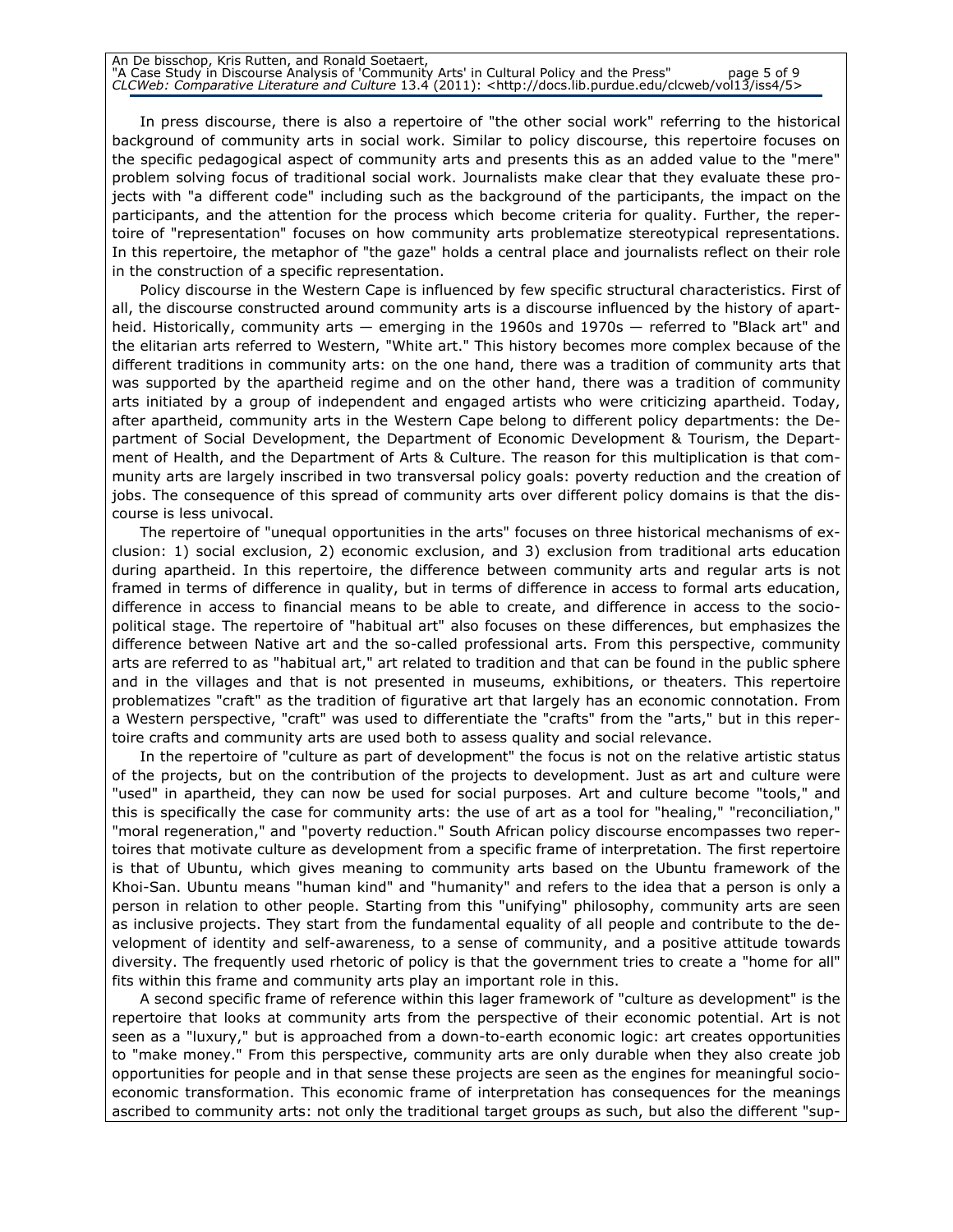port services" (catering, media, transport, etc.) are seen as "target group" and the educational aspect is broadened from arts education to technical skills and even management skills and the division of means should happen square and fair amongst all those involved. This repertoire also produces a new terminology to talk about these projects and to argue for its qualities: they are measured according to their "management frameworks," "human resource capacity," "market driven production," "commodity work," "self-sustainability," etc.

The repertoire of "political and social transformation" separates itself from the above discussed repertoires because it does not ascribe a specific function to community arts as such. Community arts are seen as potentially important for the social and political transformation of South Africa, precisely because it focuses on the relation between art and context. This repertoire also produces some broader meanings: not only economically disadvantaged people, but also the "more well off communities" should be seen as target audience, because in the post-apartheid situation the more well off do not participate in community arts. There is a plea for more partnerships between government arts institutions and independent community arts in order to succeed in the democratic transformation of arts and cultural institutions.

Press discourse in the Western Cape is characterized by a relative lack of coverage of community arts despite the long tradition of community arts in South Africa. Most of the coverage is found in the culture and arts pages of newspapers and the articles are characterized by a critical and often also a humorous style. The repertoire of "mainstream art" focuses on the perception that community arts are not fundamentally different from mainstream art products and that they therefore do not need to be judged and valued differently. Here, the criterion of quality is that community arts also have found a market that generates profit: a market oriented, popular interpretation of art forms the basis for assessment and not quality. Community arts first of all have to "entertain," have to be "light," "fashionable," "humoristic" if they want to be found good in the press repertoire. In the repertoire of "unequal opportunities in the arts," this unilateral focus is criticized and focuses on the fundamental differences in commercial opportunities between community arts and mainstream arts. This repertoire refers back to the historical disadvantages of apartheid.

The repertoire of "Native art" elaborates on the above discussed difference, but focuses on the "other aesthetics" that is part of "habitual art" and the aesthetics of community arts are confronted with mainstream (elite) aesthetics. The difference in quality is mostly related to the different functions ascribed to art. For Native art to be embedded in social structures is of great importance and thus the repertoire focuses on art for the "common" people, on "common subjects," on "traditional forms of art," and on a connection between art and life itself. In the repertoire of "culture as development" the focus is on community arts as a form of artistic agency that serves and is useful in the function of development. Reviews in newspaper often refer to community development programs of which community arts are a part: art should be used for specific goals such as nation building, anti-crime action, rehabilitation, job creation etc. In the Ubuntu repertoire community arts are connected to an ethics of the collective. This is exemplified by the presence of references in the press of community arts which refer to this ethics such as "Ubuntu Production House." The focus is on how community arts are related to community building activities without neglecting the individual and diversity is seen as an added value to society. Last, the repertoire of "representation" focuses on how community arts can challenge the stereotypical representation of certain people or groups. By changing "the gaze" of the audience, community arts can lift the self-esteem of its participants and therefore can be a leverage for empowerment.

As seen above, the South African context is different from that of Flanders for several reasons. During apartheid, the South African government saw it as their duty to keep the "culture" of the population alive by offering recreational possibilities and these efforts were aimed at countering criticism against apartheid: there was a tradition of community arts that emerged in the 1970s under the influence of independent artists who wanted to make arts education available for "Black" people who were not allowed in the art schools. Apart from this historical perspective, there are the specific social, economic, and political features of South Africa. During apartheid, as well as today there is large economic inequality between Blacks and Whites. However, today's discourse in Flanders and in the Western Cape show some similarities, as well as differences. It is, for example, notable that policy discourse has an engaging rhetoric of words that are in danger of becoming "overused" and thereby loose their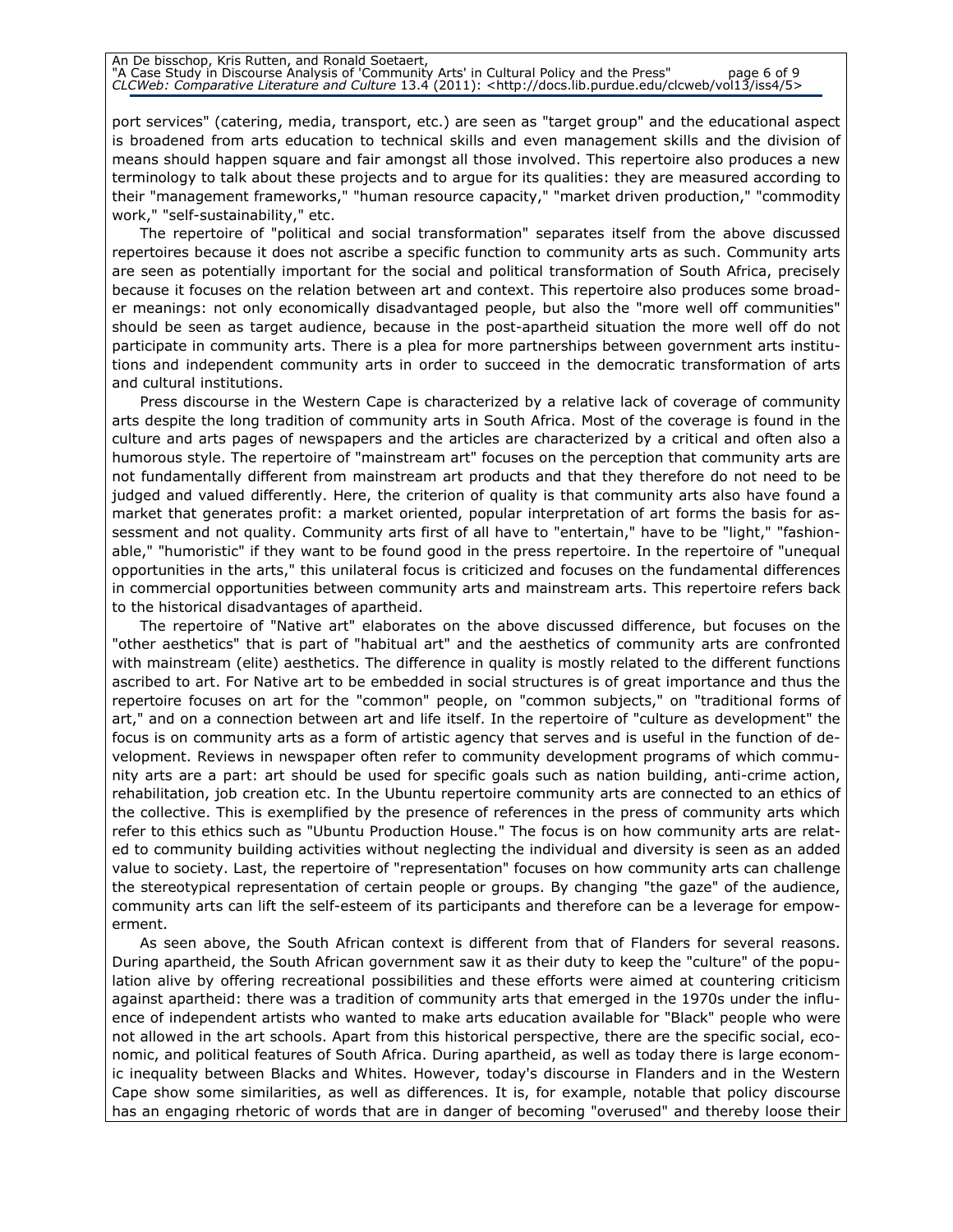#### An De bisschop, Kris Rutten, and Ronald Soetaert, "A Case Study in Discourse Analysis of 'Community Arts' in Cultural Policy and the Press" page 7 of 9 CLCWeb: Comparative Literature and Culture 13.4 (2011): <http://docs.lib.purdue.edu/clcweb/vol13/iss4/5>

specific meaning. Examples of this are "a home for all," "partnership," and "needs" in the Western Cape and "participation" and "diversity" in Flanders. It is also notable that the policy discourse around community arts in both cases is subordinate to higher policy structures that restrict and limit the freedom to construct a specific meaning around community arts. For example, the Arts Decree in Flanders in that sense has the same function as the Reconstruction and Development Program and the Investment in Culture Program in the Western Cape. These resemblances are less clear in press discourse, but there are some formal similarities such as the format of the review used for discussing community arts and the continuous "struggle" to be able to give room to community arts in newspapers.

Despite the fact that discourse is structured in a similar way as outlined above, there are specific differences with regard to content. The most notable difference is the dominance in interpretative repertoires centered on art in Flanders versus repertoires centered on social issues in the Western Cape. In Flemish policy discourse there are a large number of the repertoires of the "mirror of the arts" and "the other art." The repertoire of "cultural rights" can be seen as a sort of social addendum to a discourse mostly centered on art and culture. In the discourse of the Flemish press the repertoire of the "mirror of the arts" is divided in the repertoires of "the lesser of the arts" and "universal art" and the repertoire of "the other art" is split up in the repertoires of "human art" and "socially engaged art." This gives us a total of four repertoires specifically aimed at the arts. In Flemish policy and press discourse there is much argumentation about the relative value of community arts: "art that is engaged, is no longer art," "art that serves a social goal, is instrumental art and therefore not art as such," etc. In short, the process versus product debate is central in relation to community arts and this debate is locked up in the cultural sector itself and does not refer to other social sectors.

If we confront the above described with the Western Cape repertoires, we see that policy discourse does not have a specific interpretative repertoire focused on art. Instead, we find a repertoire of "unequal opportunities in the arts," but in this repertoire the artistic argument is related to a social argument. What is notable is the larger diversity of repertoires in which art and development are more or less inseparable from each other: the repertoires "culture as development," Ubuntu, "economic potentiality," and "social and political transformation" in the policy discourse and the repertoires of "culture as development" and Ubuntu in the press discourse. In the Western Cape it appears there is agreement over the question that art can have social purposes. In the past, it was a means for political transformation while today it is an agency that has become "evident" in social development. Poverty reduction and the creation of jobs are from this point of view legitimate goals for community arts and this is reflected in interpretative repertoires. Specifically in a socio-economic context in which unemployment rates are high, the social function becomes important and these social functions are not opposed to artistic development. On the contrary, it is believed that community arts assist in "negotiating" both perspectives. What is really at stake in the debate is not whether there is an opposition between art and social function, but how the connection between art and society can be made and how the social relevance of art can be used. The difference between the two discourse contexts is notable because the history of community arts in Flanders is to situated in the struggle for poverty reduction and its history in South Africa is situated in the development of the arts, specifically of arts education.

In Flanders, the repertoire of the "right to culture" forms the symbolic basis for legitimizing community arts. However, from our reconstruction of the interpretative repertoires it becomes clear that the recognition of this right to culture is not legitimized in relation to other social factors or sectors. The opposite seems to be happening: it gives rise to a "separation" of the right to culture, as if it were a right that is cut loose of the social reality in which this right needs to hold. This separation of the right to culture can be related to the fact that cultural policy is increasingly professionalized and developed in relation to the sector itself, rather than in relation to society at large. Our claim is that this self-referential way of thinking and acting around culture and art is turning the attention away from the possible functions that community arts have and could have for society at large. Western Cape discourse is centered on community arts is an example of a transversal discourse: it crosses many sectors and connects art and culture to social issues, economy, transport, etc. This becomes mostly clear in the policy discourse itself, but also in the press discourse: the criterion for quality of community arts is the economic power of these projects: is there enough audience? Is the income high enough? Do the performers make enough to live from? From this perspective, community arts in the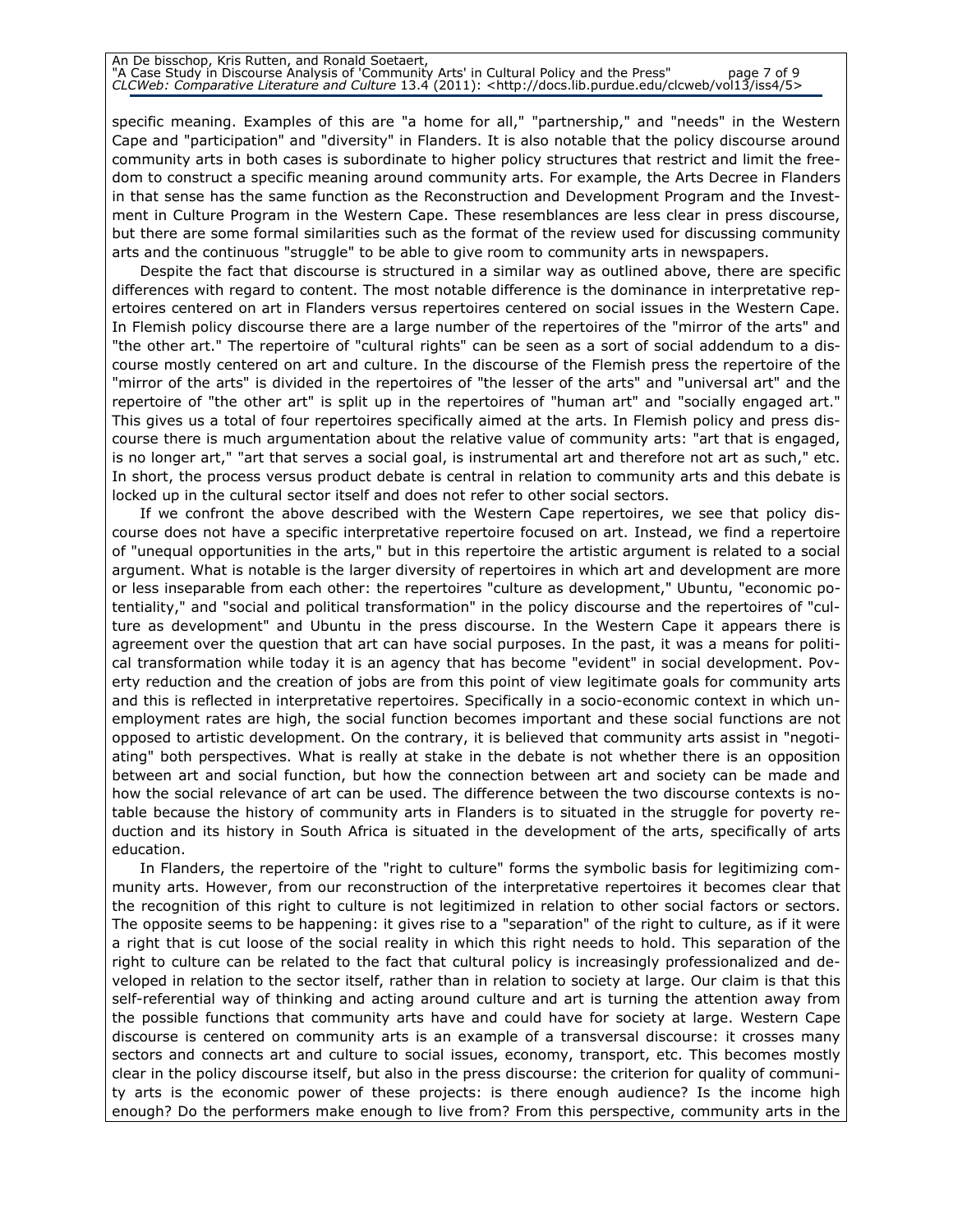An De bisschop, Kris Rutten, and Ronald Soetaert, "A Case Study in Discourse Analysis of 'Community Arts' in Cultural Policy and the Press" page 8 of 9 CLCWeb: Comparative Literature and Culture 13.4 (2011): <http://docs.lib.purdue.edu/clcweb/vol13/iss4/5>

Western Cape are explicitly framed within a social and economic logic. In Flanders these economic or explicitly social arguments around community arts are mostly missing. Therefore, discourse in Flanders is restricted by frames of thinking and argumentation related to the relatively high standard of living. Further, the arts and culture sector has a self-referential logic and focuses less on its relation to other social sectors, precisely because such a positioning is possible in a prosperous society. Of course, this offers opportunities for taking its artistic practice more seriously, but for community arts  $-$  whose activities are aimed specifically at empowering the economically disadvantaged in society  $$ this frame of reference has the danger to take the attention away from its core objectives.

In conclusion, because our comparison of the "situated" meaning of the practice of community arts is based on specific datasets and a systemic and contextual methodological approach, we claim that the study of different contexts helps us to look differently at our own context and thus it assists also to take account of the limitations of the discourse of which we are part ourselves. The approach we subscribe to is to apply and act on the postulate that "comparative consciousness [is] about one's biases and about the alternative which is dominant in other cultural knowledge traditions" (Pinxten 98; see also Nader). At the same time, we also need to take the inevitable bias of every "situated" discourse into account. Thus, comparative and contextual thinking offers a perspective in which inclusive rather than essentialist thinking forms the point of departure in the humanities and social sciences including practice and with which we act, among others, against the paradox of globalization versus localization (see Tötösy de Zepetnek and Vasvári).

#### Works Cited

Bakhtin, Michael. The Dialogic Imagination. Trans. Caryl Emerson and Michael Holquist. Austin: U of Texas P, 1981. Barker, Chris. Making Sense of Cultural Studies: Central Problems and Critical Debates. London: Sage, 2002.

Blumer, Herbert. Symbolic Interactionism: Perspective and Method. New York: Prentice Hall, 1969.

Barker, Chris, and Dariusz Galasinski. Cultural Studies and Discourse Analysis: A Dialogue on Language and Identity. London: Sage, 2001.

Billig, Michael. Arguing and Thinking: A Rhetorical Approach to Social Psychology. Cambridge: Cambridge UP, 1987.

Da Silva, Tomas Tadeu. "The Poetics and Politics of Curriculum as Representation." *Pedagogy, Culture & Society* 7.1 (1999): 7-33.

De bisschop, An. Community Arts als discursieve constructive. Ph.D. Diss. Gent: Ghent U, 2009.

Edwards, Richard, Katherine Nicoll, Nicky Solomon, and Robin Usher. Rhetoric and Educational Discourse. London: Routledge, 2004.

Giroux, Henry. Breaking in to the Movies: Film and the Culture of Politics. Malden: Blackwell, 2002.

Hall, Stuart. Representation: Cultural Representation and Signifying Practices. London: Sage, 1997.

Harré, Rom. "Positioning in Scientific Discourse." Reason and Rhetoric: Anglo-Ukrainian Studies in the Rationality of Scientific Discourse. Ed. Rom Harré. Lewiston: Edwin Mellen P, 1993. 1-21.

Jakobson, Roman, and Morris Halle. Fundamentals of Language. Den Haag: Mouton, 1956.

Kellner, Douglas. "Critical Pedagogy, Cultural Studies, and Radical Democracy at the Turn of the Millennium: Reflections on the Work of Henry Giroux." Cultural Studies & Critical Methodologies 1.2 (2001): 220-39.

Lakoff, George, and Mark Johnson. *Metaphors we Live By.* Chicago: U of Chicago P, 1980.

Meuser, Michael, and Ulrike Nagel. "ExpertInneninterviews — vielfach erprobt, wenig bedacht. Ein Beitrag zur qualitativen Methodendiskussion." Qualitativ-empirische Sozialforschung. Ed. Detlef Garz and Klaus Kraimer. Opladen: Westdeutscher, 1991. 441-68.

Nader, Laura. "Comparative Consciousness." Assessing Cultural Antropology. Ed. Rob Borofsky. New York: McGraw Hill, 1993. 84-96.

Parker, Ian. Critical Discursive Psychology. London: Palgrave MacMillan, 2001.

Pinxten, Rik. "Contemporary Comparative Cultural Studies: Theory, Contexts and Trends." Indigenous Knowledge Systems and Sustainable Development: Relevance for Africa. Ed. E. Boon and L. Hens. Delhi: Kamla-Raj Enterprises, 2007. 93-99.

Potter, Jonathan. "Discourse Analysis and Constructionist Approaches: Theoretical Background." Handbook of Qualitative Research Methods for Psychology and the Social Sciences. Ed. John Richardson. Leicester: BPS Books, 1996. 125-41.

Potter, Jonathan, and Margaret Wetherell. "Discourse: Noun, Verb or Social Practice?" Philosophical Psychology 3.2 (1990): 205-18.

Saussure, Ferdinand de. *Ecrits du linguistique générale.* Ed. Simon Bouquet and Rudolf Engler. Paris: Gallimard, 2002.

Tötösy de Zepetnek, Steven. "The New Humanities: The Intercultural, the Comparative, and the Interdisciplinary." Globalization and the Futures of Comparative Literature. Ed. Jan M. Ziolkowski and Alfred J. López. Thematic Section The Global South 1.2 (2007): 45-68.U

Tötösy de Zepetnek, Steven, and Louise O. Vasvári. "About the Contextual Study of Literature and Culture, Globalization, and Digital Humanities." Companion to Comparative Literature, World Literatures, and Comparative Cultural Studies. Ed. Steven Tötösy de Zepetnek and Tutun Mukherjee. New Delhi: Cambridge UP India, 2013. Forthcoming.